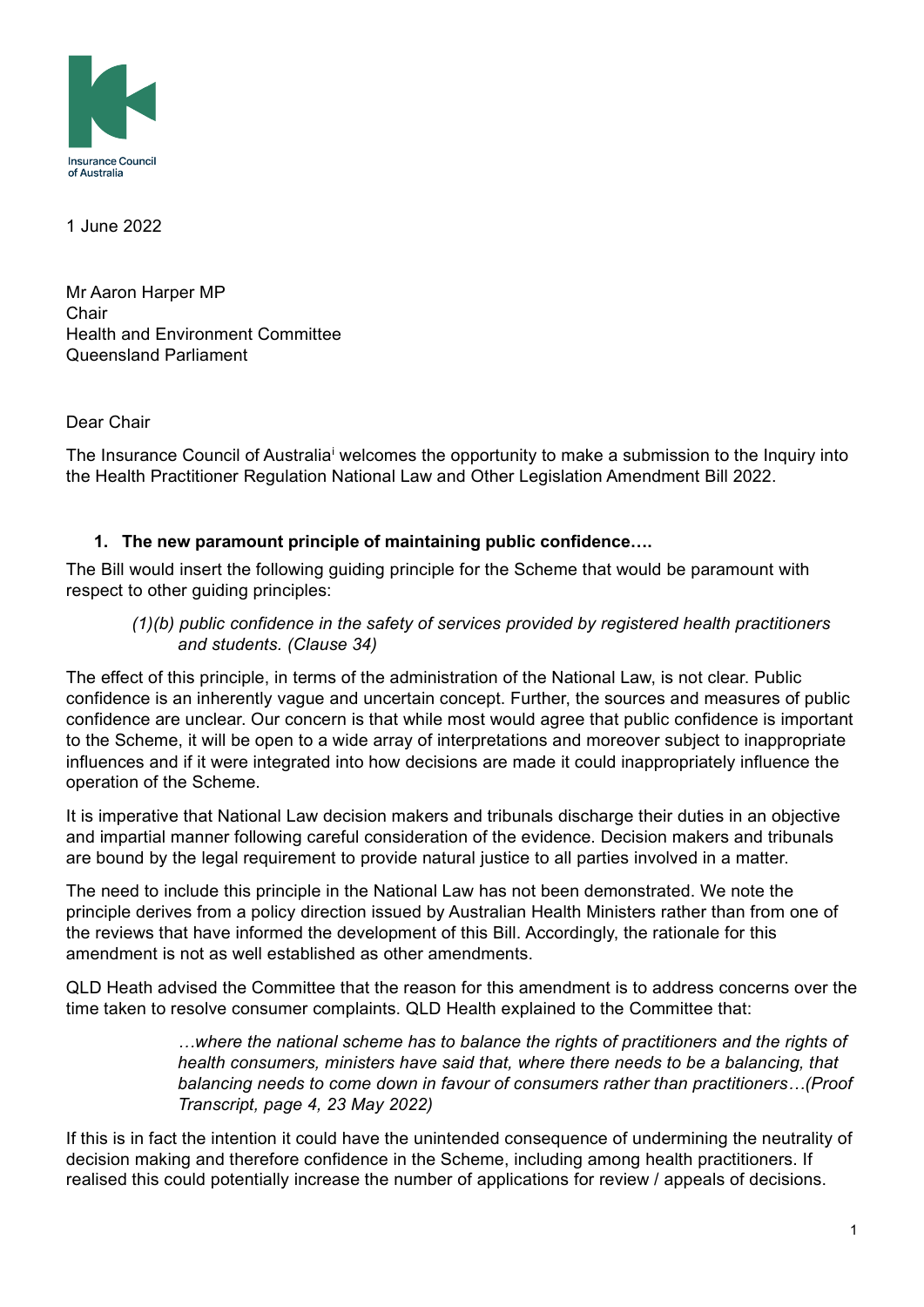

In addition, QLD Health's seeming interpretation of primacy being given to consumer interests appears at odds with Australian Health Ministers' policy direction on this issue, which contemplates "*at least equal weight*" being given to the expectations of the public and the profession (Policy Direction 2019-1, p2, first clause 3). This apparent discrepancy is an illustration of the challenges involved in interpreting such broad, complex considerations. Where these uncertainties arise at the drafting stage, they are even more likely to emerge when decision-makers are trying to interpret them.

Further, the Bill contains a principle that addresses timeliness in context of other administrative objectives:

 *(2)(a) the scheme is to operate in a transparent, accountable, efficient, effective and fair way; (Clause 34)*

Principle (2)(a) appears to provide sufficient guidance on timely resolution of complaints and other responsibilities, by emphasising *efficient* operation of the scheme while balancing it against *transparency, accountability, effectiveness* and *fairness*. This principle appears to be both sufficient and comprehensive for this purpose and it is unclear what in addition would be done should the principle of public confidence be legislated.

Before legislating for such a principle, it would be prudent to consider first, what barriers exist to timely complaint resolution in the legislation and agencies. The ICA would therefore caution against legislating for this principle and suggest this element of the Bill be put aside pending further review, noting the Committee undertakes ongoing oversight of complaint handling in the Scheme.

## **2. Removing the prohibition on testimonials and introducing a new requirement to ensure testimonials are not false, misleading or deceptive**

While we appreciate the intention of this amendment is to enable health practitioners to include reviews on booking and other sites associated with their practice, the new requirement to ensure these testimonials are not misleading and deceptive would require health practitioners to ensure the accuracy and balance of testimonials on sites under their control.

This will require health practitioners to establish compliance processes for vetting testimonials, which could include ongoing, real-time monitoring and the need for regular professional advice. For this reason, a phased introduction should be considered. This could involve deferring the proclamation of this amendment to give health practitioners sufficient time to prepare for the amendment. Once proclaimed, Ahpra should adopt a phased approach to enforcement by declaring its intention not to apply penalties for the first 12 months and to provide guidance on compliance during this period.

## **3. The new discretion not to refer a matter to a disciplinary tribunal on public interest grounds**

The ICA support the proposed of the discretion not to refer a matter to a tribunal. However, the threshold for referral may, in practice, still be too low and therefore consideration should be given to accord greater discretion in deciding not to refer a matter to a tribunal.

The requirement for there to be no public interest in referral may prove a difficult criterion to satisfy. While the Bill provides guidance on matters that should be considered when determining the public interest in referral, these criteria do not provide guidance for example on the level of risk that should be tolerated.